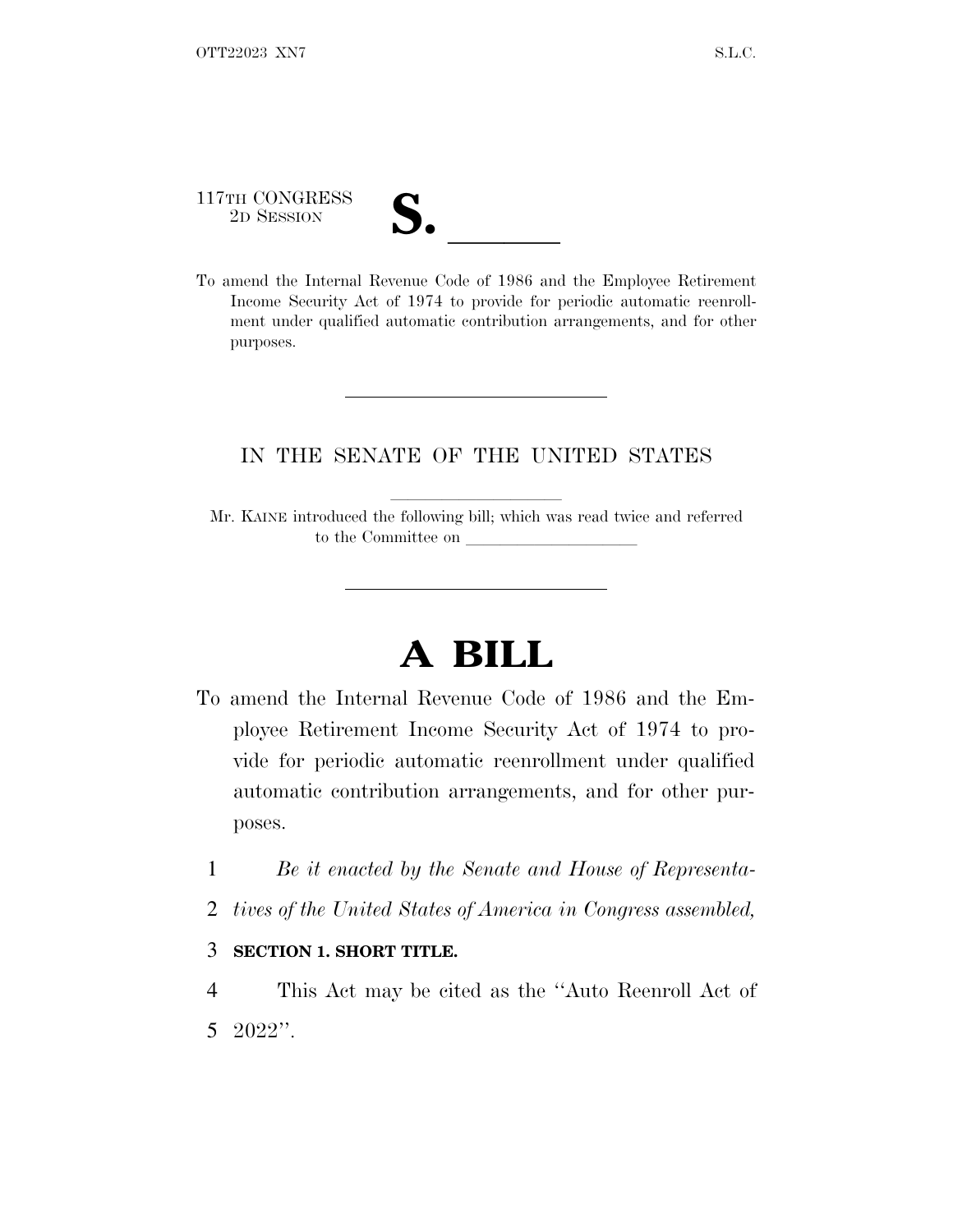| $\mathbf{1}$   | SEC. 2. AUTOMATIC REENROLLMENT UNDER QUALIFIED     |
|----------------|----------------------------------------------------|
| $\overline{2}$ | <b>AUTOMATIC CONTRIBUTION ARRANGEMENTS</b>         |
| 3              | AND ELIGIBLE AUTOMATIC CONTRIBUTION                |
| $\overline{4}$ | <b>ARRANGEMENTS.</b>                               |
| 5              | (a) QUALIFIED AUTOMATIC CONTRIBUTION AR-           |
| 6              | RANGEMENTS.-                                       |
| 7              | (1) IN GENERAL.—Section $401(k)(13)(C)$ of the     |
| 8              | Internal Revenue Code of 1986 is amended by add-   |
| 9              | ing at the end the following new clause:           |
| 10             | "(v) PERIODIC AUTOMATIC DEFERRAL                   |
| 11             | <b>REQUIRED</b><br>$\rm FOR$<br>POST-2024 ARRANGE- |
| 12             | MENTS.—In the case of a qualified auto-            |
| 13             | contribution arrangement which<br>matic            |
| 14             | takes effect after December 31, 2024, the          |
| 15             | requirements of this subparagraph shall be         |
| 16             | treated as met only if, under the arrange-         |
| 17             | ment, at least every 3 plan years each em-         |
| 18             | ployee—                                            |
| 19             | "(I) who is eligible to participate                |
| 20             | in the arrangement, and                            |
| 21             | $\lq\lq$ (II) who, at the time of the de-          |
| 22             | termination, has in effect an affirma-             |
| 23             | tive election pursuant to clause<br>(ii)           |
| 24             | not to have contributions described in             |
| 25             | clause (i) made,                                   |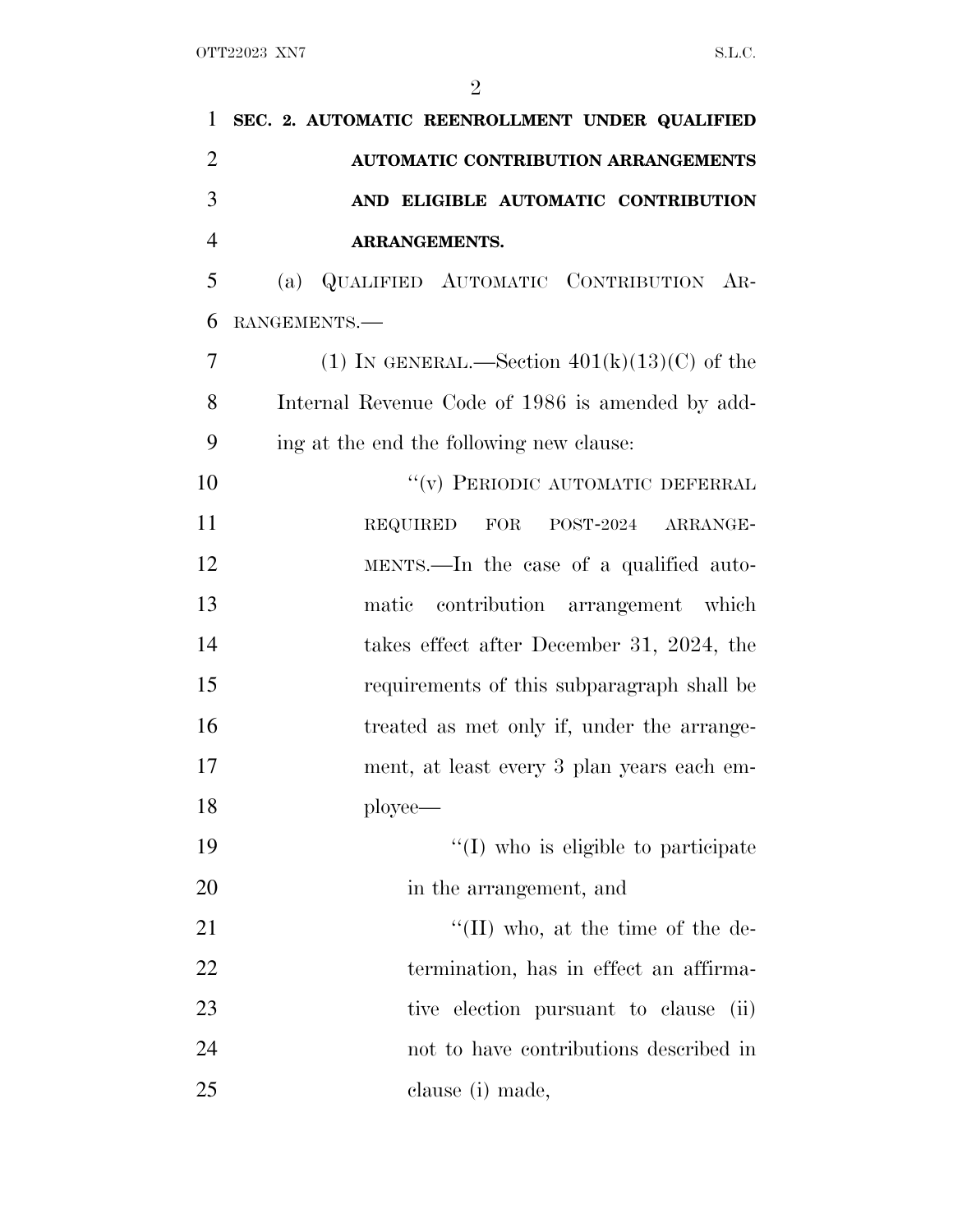OTT XN7 S.L.C.

| $\mathbf{1}$   | is treated as having made the election de-                    |
|----------------|---------------------------------------------------------------|
| $\overline{2}$ | scribed in clause (i) unless the employee                     |
| 3              | makes a new affirmative election under                        |
| $\overline{4}$ | clause (ii). Such determination may be                        |
| 5              | made at one time for all employees de-                        |
| 6              | scribed in the preceding sentence for a                       |
| 7              | plan year, regardless of individual em-                       |
| 8              | ployee dates of enrollment.".                                 |
| 9              | (2) CONFORMING AMENDMENTS.—Clause (iv)                        |
| 10             | of section $401(k)(13)(C)$ of such Code is amended—           |
| 11             | $(A)$ in the heading, by inserting "FOR PRE-                  |
| 12             | 2025 ARRANGEMENTS" after "REQUIRED", and                      |
| 13             | (B) by striking "Clause (i)" and inserting                    |
| 14             | "In the case of a qualified automatic contribu-               |
| 15             | tion arrangement in effect before January 1,                  |
| 16             | $2025$ , clause (i)".                                         |
| 17             | (b) ELIGIBLE AUTOMATIC CONTRIBUTION ARRANGE-                  |
| 18             | MENTS.—Section $414(w)(3)$ of the Internal Revenue Code       |
| 19             | of 1986 is amended—                                           |
| 20             | $(1)$ by redesignating subparagraphs $(A)$ through            |
| 21             | (C) as clauses (i) through (iii), respectively, and           |
| 22             | moving the margins of such clauses 2 ems to the               |
| 23             | right,                                                        |
| 24             | (2) by striking ARRANGEMENT. For purposes                     |
| 25             | and inserting the following: "ARRANGEMENT.—<br>$\mathrm{of}"$ |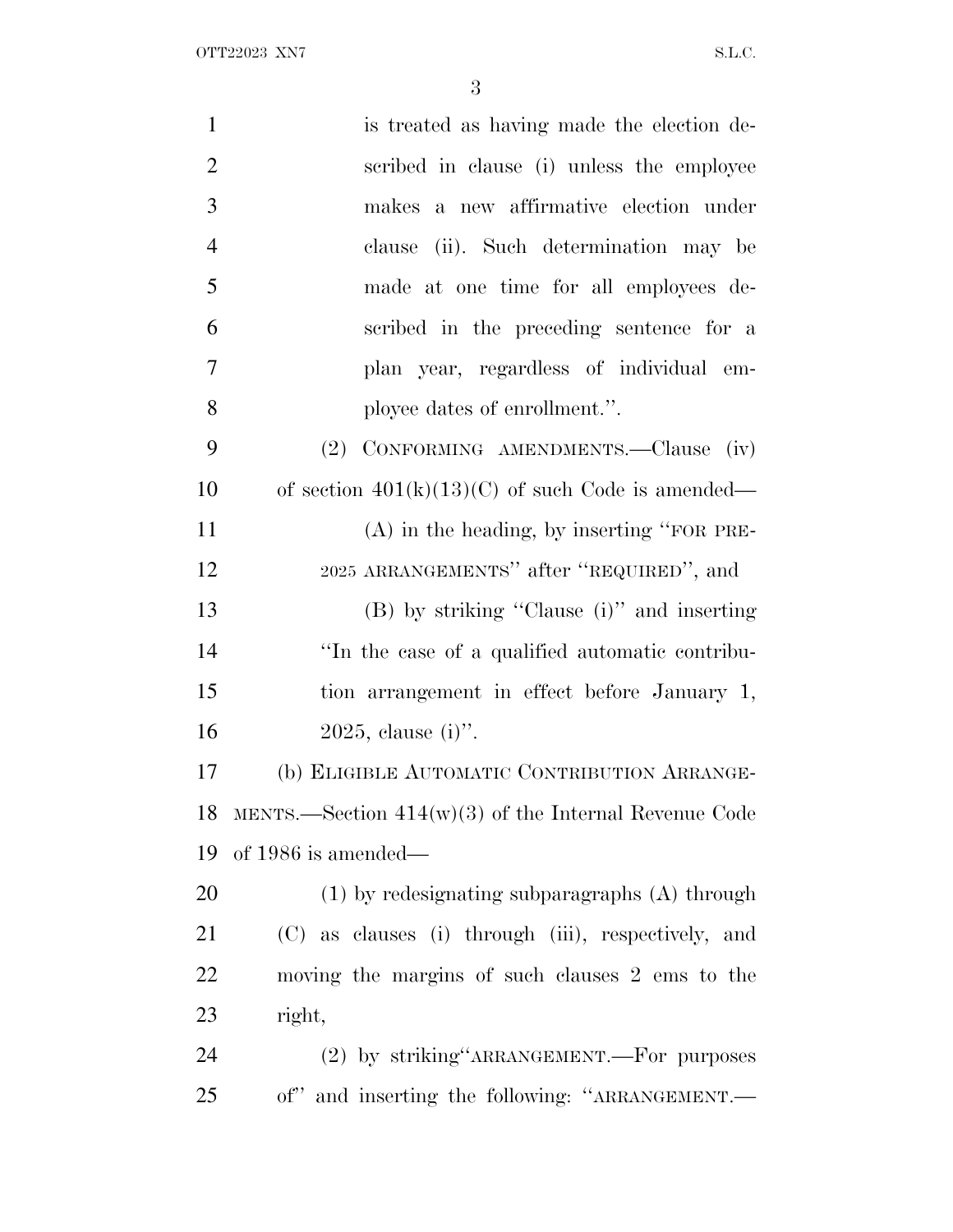| $\mathbf{1}$   | "(A) IN GENERAL.—For purposes of", and            |
|----------------|---------------------------------------------------|
| $\overline{2}$ | (3) by adding at the end the following new sub-   |
| 3              | paragraph:                                        |
| $\overline{4}$ | "(B) PERIODIC AUTOMATIC DEFERRAL RE-              |
| 5              | QUIRED.—In the case of an eligible automatic      |
| 6              | contribution arrangement taking effect after      |
| 7              | December 31, 2024, the requirements of this       |
| 8              | subsection shall be treated as met only if, under |
| 9              | the arrangement, at least every 3 plan years      |
| 10             | each employee—                                    |
| 11             | "(i) who is eligible to participate in            |
| 12             | the arrangement, and                              |
| 13             | $``(ii)$ who, at the time of the deter-           |
| 14             | mination, has in effect an affirmative elec-      |
| 15             | tion pursuant to subparagraph $(A)(ii)$ not       |
| 16             | to have contributions described in such           |
| 17             | subparagraph made,                                |
| 18             | is treated as having made the election at the     |
| 19             | uniform percentage level described in subpara-    |
| 20             | graph $(A)(ii)$ unless the employee makes a new   |
| 21             | election under such subparagraph. Such deter-     |
| 22             | mination may be made at one time for all em-      |
| 23             | ployees described in the preceding sentence for   |
| 24             | a plan year, regardless of individual employee    |
| 25             | dates of enrollment.".                            |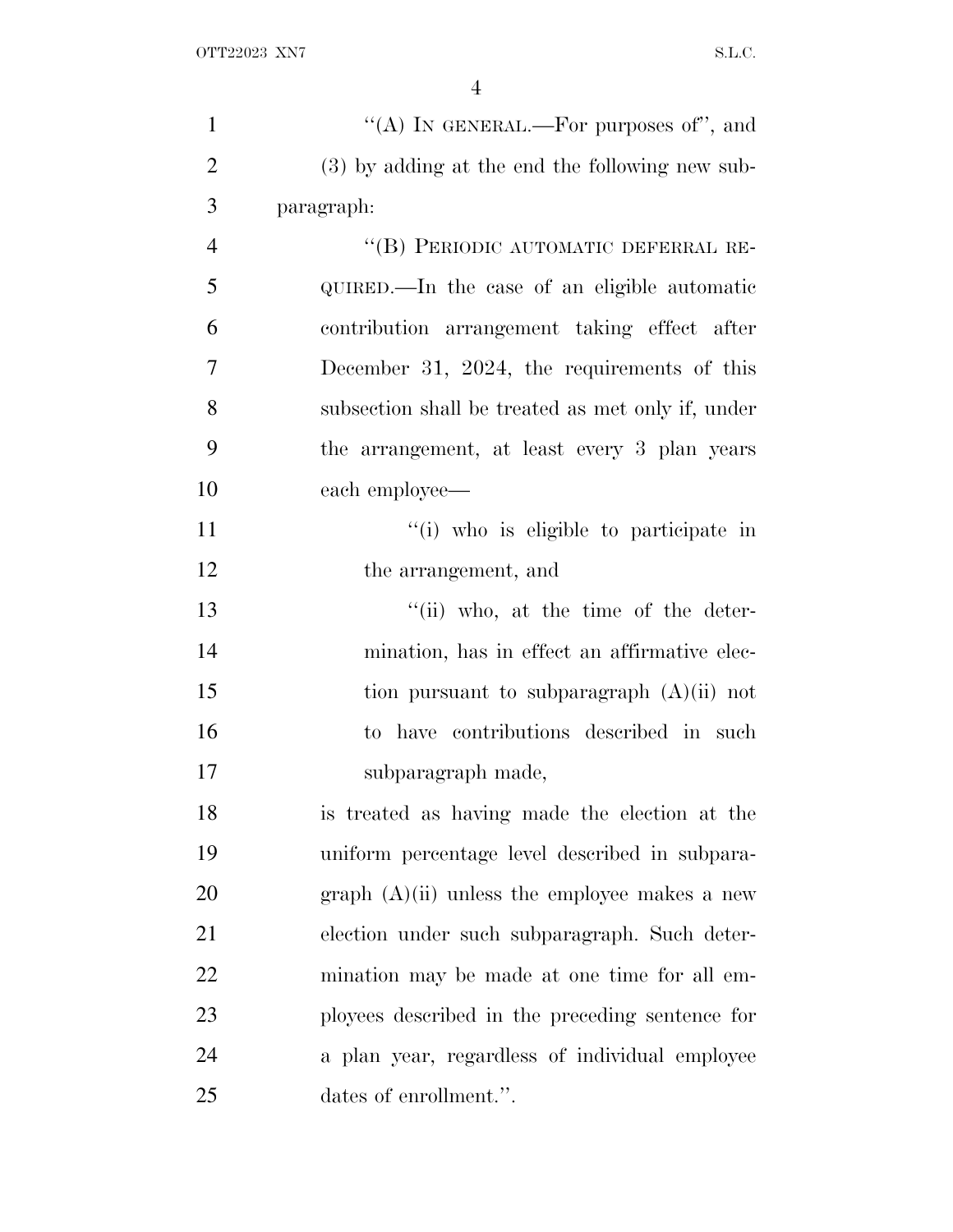| 1  | (c) CONFORMING AMENDMENT.—Section $514(e)(2)$                |
|----|--------------------------------------------------------------|
| 2  | of the Employee Retirement Income Security Act of 1974       |
| 3  | $(29 \text{ U.S.C. } 1144(e)(2))$ is amended—                |
| 4  | $(1)$ by redesignating subparagraphs $(A)$ through           |
| 5  | (C) as clauses (i) through (iii), respectively, and          |
| 6  | moving the margins of such clauses 2 ems to the              |
| 7  | right;                                                       |
| 8  | (2) by striking $(2)$ For purposes of" and in-               |
| 9  | serting " $(2)(A)$ For purposes of"; and                     |
| 10 | $(3)$ by adding at the end the following:                    |
| 11 | $\lq\lq$ . In the case of an eligible automatic contribution |
| 12 | arrangement taking effect after December 31, 2024, the       |
| 13 | requirements of subparagraph $(A)(ii)$ shall be treated as   |
| 14 | met only if, under the arrangement, at least every 3 plan    |
| 15 | years each employee—                                         |
| 16 | "(i) who is eligible to participate in the ar-               |
| 17 | rangement; and                                               |
| 18 | "(ii) who, at the time of the determination, has             |
| 19 | in effect an affirmative election pursuant to subpara-       |
| 20 | graph $(A)(ii)$ not to have contributions described in       |
| 21 | such subparagraph made;                                      |
| 22 | is treated as having made the election at the uniform per-   |
| 23 | centage of compensation described in subparagraph $(A)(ii)$  |
| 24 | unless the employee makes a new election under such sub-     |
| 25 | paragraph. Such determination may be made at one time        |